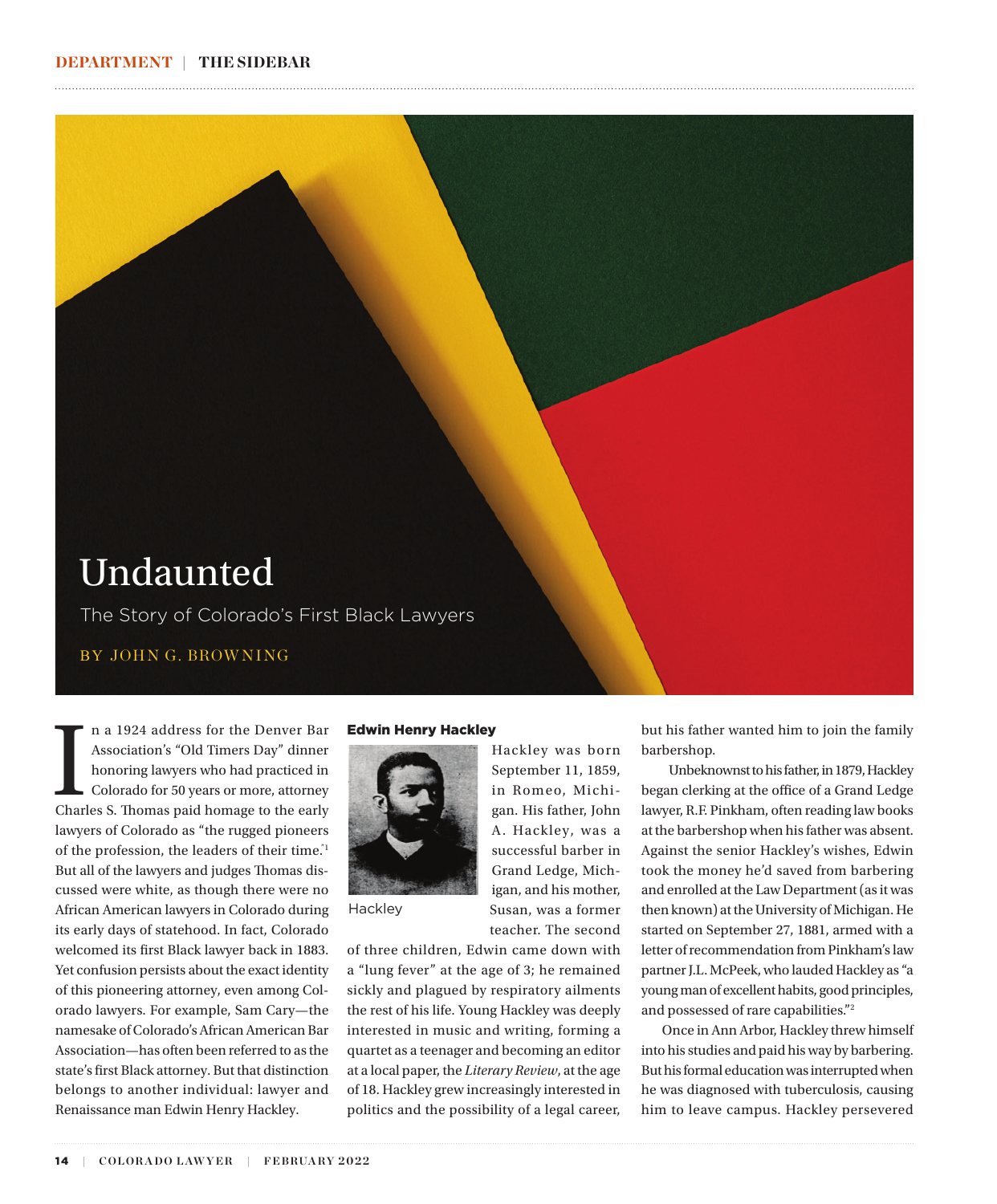with his studies remotely, and he secured a "Certificate of Attendance" from the law school. He continued apprenticing as well, "reading the law" under the supervision of his mentor McPeek at McPeek's new Detroit law firm, from the fall of 1882 to the summer of 1883.<sup>3</sup> Hackley took and passed the Michigan bar examination that summer. In search of an area that would be both better for his health and welcoming to African American attorneys, Hackley moved to Fort Smith, Arkansas, to begin his legal career.

However, the rough and tumble environment of Fort Smith (whose federal court had jurisdiction over much of the Indian Territory that eventually became Oklahoma) wasn't to Hackley's liking, and he soon relocated to Denver, hoping the mountain air would be better for his health. The *Colorado Daily* noted his application for admission to the bar, calling him "a bright and intelligent young man" who would "no doubt . . . be the first Colored lawyer ever admitted to the bar of this state."4 When Hackley was formally licensed by the Colorado Supreme Court on June 7, 1883, *The Denver Tribune* also observed the historic arrival of "the first Colored gentleman ever admitted to the bar of Colorado," whose entry to the practicing ranks had been sponsored by prominent lawyer George C. Bates. The paper wrote:

This admission marks an era in the progress of this nation . . . for about forty years ago the counsel who moved his admission saw from the windows of the Supreme Court in Washington a slave coffle of forty-two such young men, fastened like mules to a chain en route to Richmond for the auction block. Verily times have changed and we have changed with them.<sup>5</sup>

Despite the historic nature of his admission, Hackley struggled to make a living, and even briefly decamped to Kansas City, Kansas, during the winter of 1884 in hopes of making some money. Prospects in Denver brightened when he was offered the position of Denver county clerk. In May 1885, Hackley returned to Denver to accept the job, hoping it would provide some measure of financial security while serving as a springboard to other opportunities. He was

quickly promoted to abstract clerk, making twice the pay. He would hold this position for the next 14 years (apart from a brief sojourn as a newspaper editor).<sup>6</sup>

Such stability proved vital for Hackley, because his law practice was hardly successful; he argued a handful of cases in Denver but otherwise struggled to cultivate business. It was later described as a "smaller practice than expected, and that quite unremunerative."7 He did embark upon a brief but intense romantic relationship with Black journalist and famed anti-lynching crusader Ida B. Wells, who was staying in Denver in July 1886 while headed to a convention in San Francisco.

Hackley also turned his attention to politics, running for election in 1886 in a bid to become only the second Black man in the Colorado legislature (John T. Gunnell was the first).8 Ever the maverick, Hackley ran not as a member of the Republican Party that traditionally enjoyed the support of the African American community, but rather as an independent on what he called the "Liberty Union Ticket." Hackley believed the party reflected the dissatisfaction of Black voters, "an element long depended upon by Republicans for victories and correspondingly affronted, cheated, or ignored in the awarding of benefits."9 Hackley lost the election by 111 votes.

In the summer of 1887, Denver's mayor offered Hackley the post of clerk of the police court, but the young lawyer declined it. Before long, his life would change in several ways. In 1889, Hackley joined former Booker T. Washington protégé Joseph D.D. Rivers to form *The Statesman* newspaper. Later known as *The Denver Statesman* and eventually as *The Denver Star*, Hackley envisioned the newspaper as the means by which the African American communities of Colorado, Wyoming, and Mon-



# **Colorado Lawyers Helping Lawyers**

Have you ever mondered what to do when a colleague needs help with an addiction?

## Do you know where to turn for confidential peer support?

Colorado Lawyers Helping Lawyers, Inc. offers free and confidential support to lawyers, judges, and law students experiencing problems with substance abuse and mental health issues.

> For more information, call 303-832-2233 or visit our website clhl.org.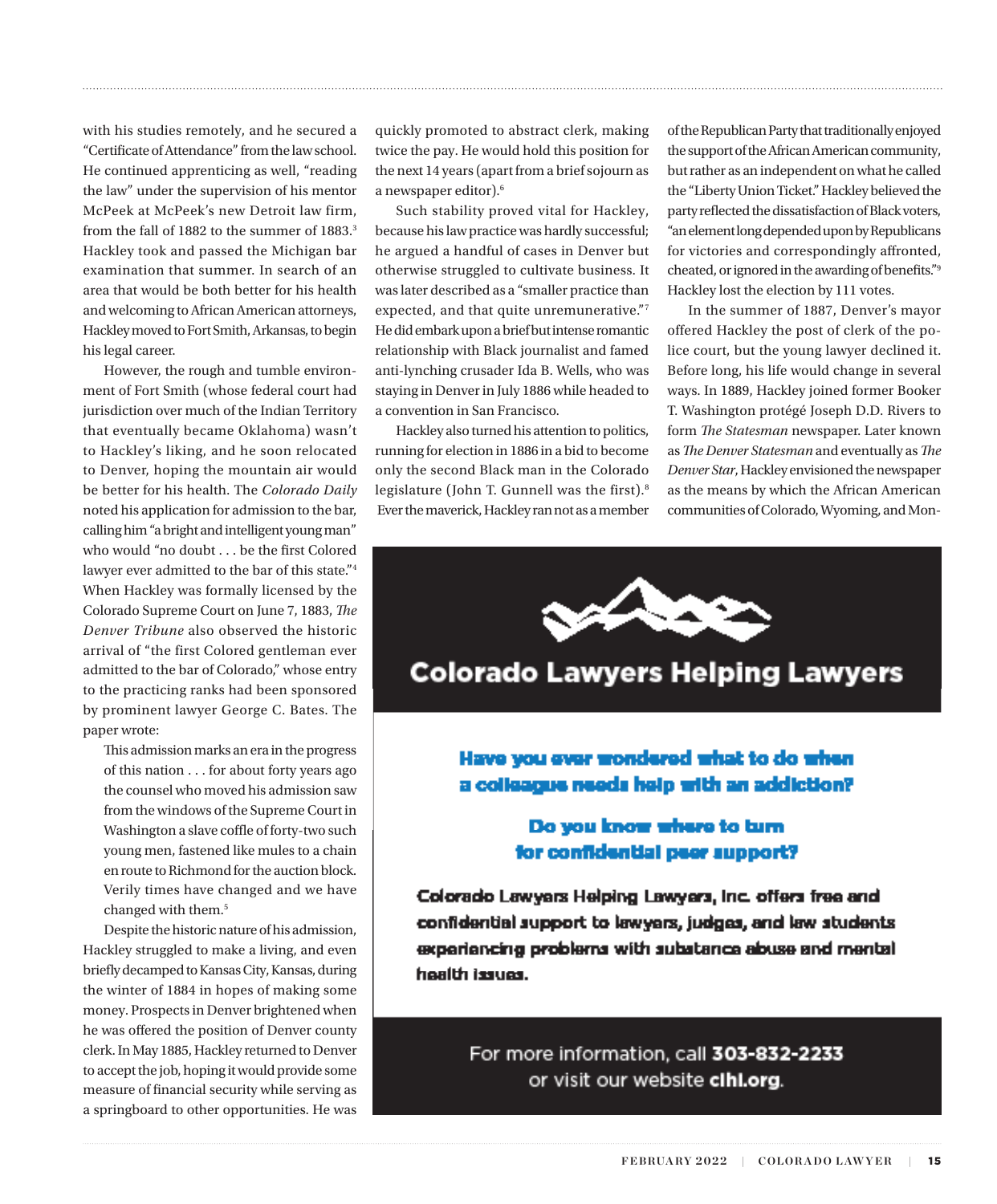tana could "voice their opinions, assert their rights, and demand their due recognition."10 Hackley also met his future wife, Emma Azalia Smith, in 1889. Smith, the granddaughter of a freed slave, was a musical prodigy who went on to be the first Black graduate of the Denver University School of Music in 1900.11

Edwin and Azalia soon became a power couple in Denver's Black community, marrying on January 29, 1894. She wrote a column on women's issues for the *Statesman*, while also performing publicly to great acclaim as a vocalist. Together, the Hackleys founded the Imperial Order of Libyans, a service organization that advocated for Black pride and against racial prejudice. Meanwhile, Edwin used his position as editor of the *Statesman* to speak out against prejudice and racial inequality at every turn. Responding to criticism in white newspapers of his paper's call for a boycott of a business that had fired a Black employee, Hackley wrote:

We ask no more now for the colored citizen than he is entitled to. We are willing to outgrow the ills arising from his ignorance and past condition. But the time when the colored man shall have an open chance to live and improve like other people need not be the millennium.<sup>12</sup>

In other writings, Hackley urged Black voters to reject the confines of party affiliations and support only those candidates who were committed to the interests of the Black community. Calling the Republican Party an "insincere pretender" and the Democratic counterpart "soulless," Hackley advocated for Blacks to "join those having leading interests common with them, binding themselves by no other obligations," and to offer the major parties "no hope of forgetfulness for an unpardonable past."13

But by late 1899, Hackley was frustrated on many fronts. His law practice was practically nonexistent, he'd been rebuffed in efforts to secure a federal patronage position, and the *Statesman* was failing financially; before the end of the year, he sold the newspaper to G.F. Franklin.14 The Hackley's marriage had also soured, and in 1900, they relocated to Philadelphia.15 Although they didn't officially divorce until 1910, Edwin and Azalia began to lead separate lives, as

she concentrated on her musical career. Hackley turned his attention to writing, penning the 1913 musical drama *The Ambassador*. Hackley also performed a great service for Blacks traveling through Jim Crow America by co-authoring the 1930 book *Hackley and Harrison's Hotel and Apartment Guide for Colored Travelers*, an influential precursor to the famed *Green Book*  for Black motorists.

Hackley died on July 11, 1940, at the age of 81. While his accomplishments in the courtroom may have been modest, he left behind a legacy of battling racism and second-class status, and he blazed a trail that other Colorado lawyers would follow.

## Joseph H. Stuart



**Stuart** 

Colorado's second Black lawyer, Joseph H. Stuart, was born in the British West Indies in 1854. After graduating from Codrington College in Barbados, Stuart emigrated to South Carolina, where he attended Cedar Hall

Academy. Stuart briefly worked as a schoolteacher but soon moved on to the University of South Carolina Law School. After graduating in 1875 as Reconstruction ended, Stuart (like many Blacks) left the increasingly violent South for better opportunities in a more tolerant state. By 1879, Stuart had set up a law practice in Topeka, Kansas (however, he was not admitted to the Kansas bar until 1883). In 1890, Stuart moved to San Diego, California, but its tiny African American community didn't provide much of a client base. So he relocated to Denver, and on December 1, 1891, Stuart officially became Colorado's second Black lawyer.16

Stuart thrived, both in practice and in politics in Arapahoe County. He was elected to the Colorado legislature in 1895, becoming the state's second Black representative. Among other achievements, he sponsored a bill to strengthen civil rights by providing for equal access to public places like restaurants, hotels, and entertainment venues.<sup>17</sup> Sadly, Stuart did not win another term after 1897, and the passage of Jim Crow measures weakened the effectiveness of the earlier legislative gains. Stuart remained active in his law practice, however, traveling to Trinidad in 1907 to defend Grattan Turner, a Black man from Denver, in a high-profile murder trial there.

Stuart was always ready to answer the call of those in need in Denver's African American community. In 1906, he won the acquittal of a Black man, George Turner, who was accused of killing a white police officer. Noting that Blacks are "handicapped before the courts on account of prevailing prejudices, both in the minds of judges and juries," one newspaper said "Turner's acquittal should forever set at rest the argument against the employment of a colored attorney."18 When the Anti-Saloon League targeted the city's only Black-owned drug store and accused owner George A. Allen of selling liquor on a Sunday, Stuart took the case.<sup>19</sup> Allen was acquitted of the "uncertain and conflicting charges" on March 26, 1910.

It was to be Stuart's last victory. He died at his home on April 4, 1910, and is buried at Denver's Fairmount Cemetery.<sup>20</sup>

## William Townsend, George Ross, and Thomas Campbell



Townsend

lowed Hackley, others followed Stuart. Soon after Stuart's admission came William Bolden Townsend, who in 1891 was the University of Kansas Law School's first Black graduate. After gaining his Kansas

But just as he had fol-

license that same year, Townsend settled in Pueblo, Colorado.<sup>21</sup> Following years of practice there, Townsend moved to Denver in 1905. There, he represented a number of Blackowned businesses as well as Black fraternal organizations like the Knights of Pythias.

When Townsend moved to Denver in 1905, he joined a small community of Black lawyers there, including not only Joseph Stuart but also Thomas Campbell (admitted in Colorado in 1903), and George Gallious Ross Jr. (admitted